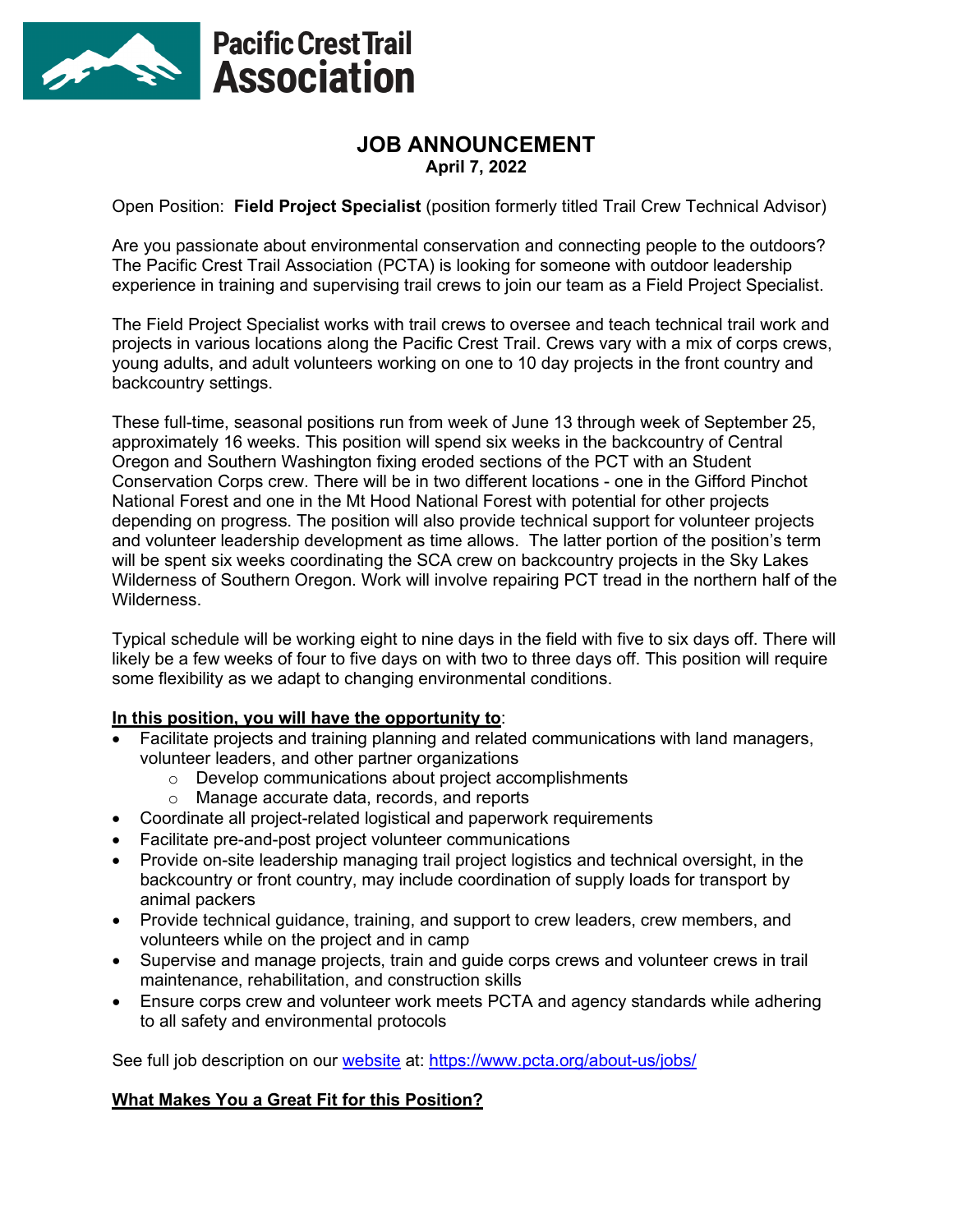

- Minimum of two years of relevant experience
- Outdoor leadership in training, managing, and leading trail crews
- Embraces diversity, equity, and inclusion as a personal value
- Leave No Trace and backcountry living skills
- Excellent trail maintenance, rehabilitation, and construction skills
- Ability to maintain a safe working environment in the field
- Experience communicating with, coordinating, teaching, and managing corps crew, crew leaders and volunteers
- Excellent interpersonal skills with the ability to build authentic relationships and interact with people from diverse cultural, socioeconomic, and ethnic backgrounds
- Ability to listen, give, and take feedback and learn
- Strong time management and detailed organizational skills with the ability to self-direct workflow to manage multiple projects at once and meet deadlines
- Team player with initiative, determination, and flexibility who thrives in a fast-paced work environment
- Proficieny using a computer, Microsoft Office and Outlook; comfortable learning new technology systems as needed
- Possess a valid driver's license with clean driving record, and be able to drive vehicles

## **Desirable Skills and Certifications:**

- Proficiency in technical trail construction skills such as rock work, rigging, stock packing, etc.
- Chain and crosscut saw certifications
- Valid wilderness first aid, including CPR certification, or ability to complete certifications before the employee's first managed project

### **Physical Requirements:**

- Ability to work in front and backcountry settings at high elevations and in inclement weather
- Ability to lift 25 pounds
- Ability to travel, including hiking and backpacking on and off trail for several days at a time
- Ability to perform manual trail work

### **Typical Working Conditions and Travel:**

The Field Project Specialists works from a satellite office located within the region under the direct supervision of the Regional Representative in the project area. Regular backcountry travel with substantial time overnight in the field is to be expected as well as weekends and some evenings. They are expected to communicate regularly on work projects. Typical office equipment used includes laptop computer, necessary peripherals, and other standard office equipment. Field equipment used includes hand tools such as Pulaskis, McLeods, pick mattocks, rock bars, sledgehammers, and shovels. Advanced tools used in the field include crosscut and chain saws, brush saws, and rigging systems.

### **Salary and Benefits:**

This is a full-time hourly seasonal staff position. Weekly compensation depends on project schedule with an average between \$700-\$1000. Vehicle restricted to work-related travel will be provided as needed. PCTA covers travel expenses. Housing is not provided, however a housing differential/allowance is provided.

### **Eligibility Requirements:**

The new hire process includes conducting a **criminal history record check** after a conditional offer is made to the candidate. If there are convictions on the report, PCTA conducts an